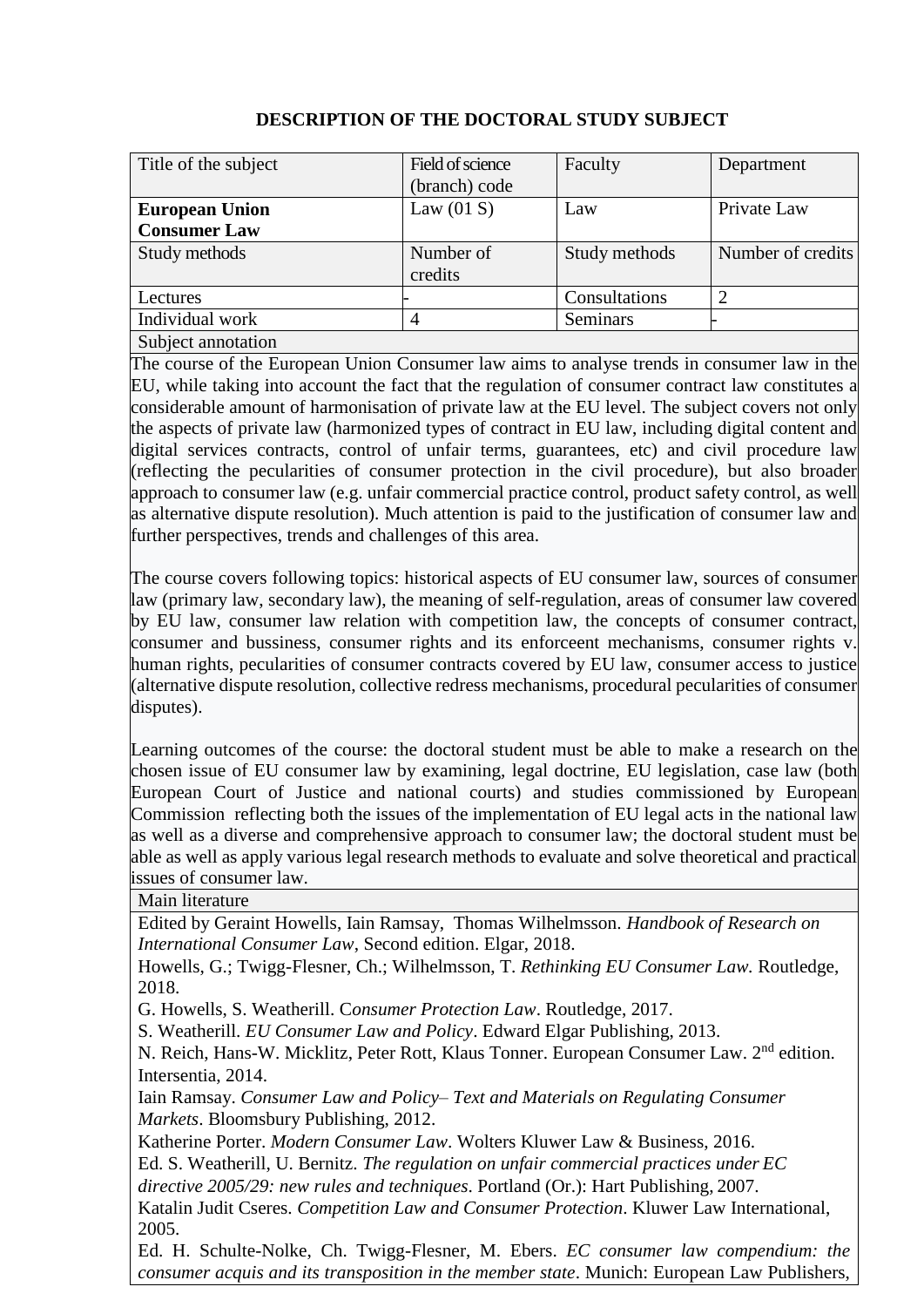2008.

R. Schulze, H. Schulte – Nolke, J. Jones. *A Casebook on European Consumer Law*. Oxford and Portland, Oregon. Hart Publishing, 2002.

Ed. H.-W. Micklitz, J. Stuyck, E. Terryn. *Cases, materials and text on consumer law*. Portland (Or): Hart Publishing, 2010.

Ed. G.Howells, R. Schulze. *Modernising and harmonising contract law*. Munich: Sellier European Law Publishers, 2009.

| Names, surnames   | Science | Major works in the area (direction) of science published                                                                                                                                                                                                                                                                                                                                                                                                                                                                                                                                                                                                                                                                                                                                                                                                                                                                                                                                                                                                                                                                                                                                                                                                                                                                                                                                                                                                                                                                                                                                                                                                                                                                                                                                                                                                                                                                                                                                                                                                                                                                                                                                                                                                                                                                             |  |
|-------------------|---------|--------------------------------------------------------------------------------------------------------------------------------------------------------------------------------------------------------------------------------------------------------------------------------------------------------------------------------------------------------------------------------------------------------------------------------------------------------------------------------------------------------------------------------------------------------------------------------------------------------------------------------------------------------------------------------------------------------------------------------------------------------------------------------------------------------------------------------------------------------------------------------------------------------------------------------------------------------------------------------------------------------------------------------------------------------------------------------------------------------------------------------------------------------------------------------------------------------------------------------------------------------------------------------------------------------------------------------------------------------------------------------------------------------------------------------------------------------------------------------------------------------------------------------------------------------------------------------------------------------------------------------------------------------------------------------------------------------------------------------------------------------------------------------------------------------------------------------------------------------------------------------------------------------------------------------------------------------------------------------------------------------------------------------------------------------------------------------------------------------------------------------------------------------------------------------------------------------------------------------------------------------------------------------------------------------------------------------------|--|
| of advising       | degree  | over the last 5 years                                                                                                                                                                                                                                                                                                                                                                                                                                                                                                                                                                                                                                                                                                                                                                                                                                                                                                                                                                                                                                                                                                                                                                                                                                                                                                                                                                                                                                                                                                                                                                                                                                                                                                                                                                                                                                                                                                                                                                                                                                                                                                                                                                                                                                                                                                                |  |
| lecturers         |         |                                                                                                                                                                                                                                                                                                                                                                                                                                                                                                                                                                                                                                                                                                                                                                                                                                                                                                                                                                                                                                                                                                                                                                                                                                                                                                                                                                                                                                                                                                                                                                                                                                                                                                                                                                                                                                                                                                                                                                                                                                                                                                                                                                                                                                                                                                                                      |  |
| Danguolė Bublienė | Dr.     | 1. BUBLIENĖ, Danguolė. SELVESTRAVIČIŪTĖ, Agnė.<br>Europinė vartotojų apsaugos paradigma: ar laikas pokyčiams?<br>(rengiamas spausdinimui konferencijos ES teisės tema<br>leidinyje), 2021.<br>Danguole, Bubliene. Ieva Navickaite - Sakalauskiene. Tourism<br>Law in Europe: Lithuanian perspective. In Tourism Law in<br>Europe. ESHTE/INATEL/USAL, 2021.<br>Danguole, Bubliene. Ieva Navickaite – Sakalauskiene.<br>Implementation of the Package Travel and Linked Travel<br>Arrangements Directive: Lithuanian experience. In Collective<br>Commentary on the New Package Travel Directive. ESHTE,<br>2020.<br>BUBLIENĖ, Danguolė; KAVALNĖ, Salvija; ZEMLYTĖ,<br>Veiksnių, darančių įtaką civilinės justicijos<br>Eglė.<br>veiksmingumui, tyrimas: Civilinio proceso kodekso pakeitimų<br>atvejų analizė. Monografija. Vilnius: Lietuvos Teisės institutas,<br>2018.<br>BUBLIENĖ, Danguolė; LIMANTĖ, Agnė; RAGAUSKAS,<br>Petras; VITKUTĖ Evelina Agota. Teisinio reguliavimo ex post<br>vertinimo perspektyvos Lietuvoje. Mokslo studija. Vilnius:<br>Lietuvos teisės institutas, 2017.<br>BUBLIENĖ, Danguolė. Vartotojų acquis communautaire įtaka<br>Lietuvos teisei: Vartotojų teisių direktyvos perkėlimo į<br>nacionalinę teisę pavyzdys. Leidinyje Europos Sąjungos teisės<br>įtaka Lietuvos teisinei sistemai. Vilnius: Vilniaus Universiteto<br>Teisės fakultetas, 2014.<br>BUBLIENĖ, Danguolė. Nesąžiningų sąlygų kontrolės<br>įgyvendinimas Lietuvoje: efektyvus mechanizmas? Leidinyje<br>Vartotojų teisių apsaugos Europos Sąjungoje teisiniai aspektai:<br>Vartotojo, kaip sutarties šalies, apsauga, 2013: Mykolo Romerio<br>universitetas.<br>BUBLIENE, Danguolė. The future of consumer credit in<br>Lithuania: Quo vadis, Consumer Credit? Tartu: Juridica, 2014;<br>No 22, p 149-167.<br>BUBLIENĖ, Danguolė. Direktyvos dėl vartotojų ginčų<br>alternatyvaus sprendimo įtaka Lietuvos teisei: iššūkiai ir<br>galimybės. Vilnius: Teisė, 2014; Nr 93.<br>BUBLIENE, Danguolė. Recent Collective<br>Redress<br>Developments in Lithuania – Key Issues in Light of the<br>Implementation of the Commission Recommendation in ed. Eva<br>Lein, Duncan Fairgrieve, Marta Otero Crespo, Vincent Smith.<br>Collective Redress in Europe – Why and How. BIICL, 2015.<br>BUBLIENĖ, Danguolė; DUMČIUVIENĖ, Daiva. Atviros |  |